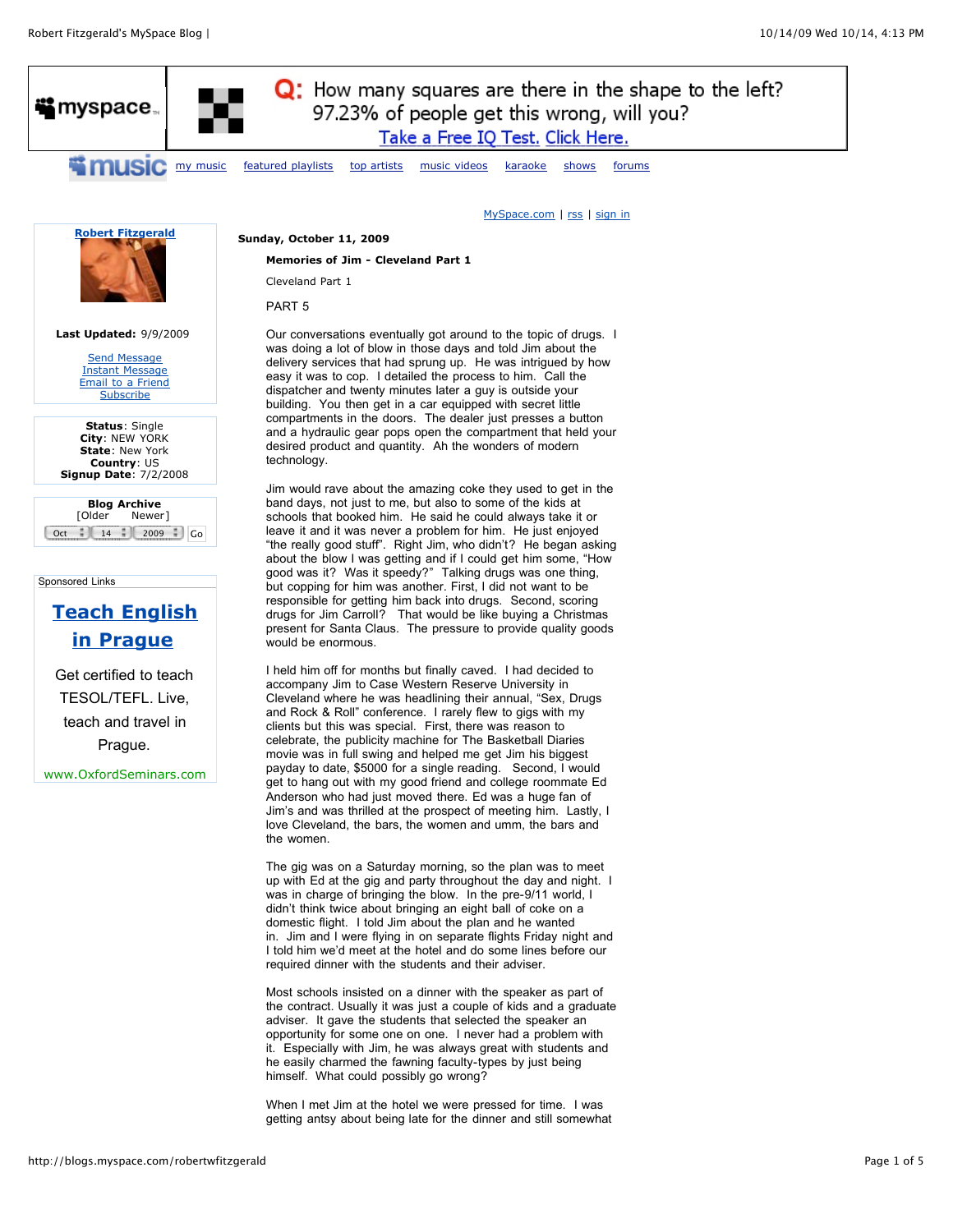apprehensive about doing the stuff with Jim. I just wanted to get it over with and threw down a bunch of blow. Jim of course was oblivious to the time; he's was even chattier than usual and fidgeted with each line. Then the phone rang. Fuck. Our ride was there. We quickly snorted what was on the table. And there was a lot on the table. \*\*TO BE CONTINUED

**[7:40 PM](http://blogs.myspace.com/index.cfm?fuseaction=blog.view&friendId=393760502&blogId=513926329) [0 Comments](http://blogs.myspace.com/index.cfm?fuseaction=blog.view&friendId=393760502&blogId=513926329) ([Add Comment](http://blogs.myspace.com/robertwfitzgerald#)) | 0 Kudos [Translate](javascript:showLanguageOptions(513926329);)**

### **Wednesday, October 07, 2009**

**Memories of Jim - Part 4**

PART 4

.. ..

I got turned on to Jim sometime around the early 80s after seeing the classic picture of him on stage with Keith Richards in the "Random Notes" section of Rolling Stone magazine. I was a huge Stones fan and went out and immediately bought the Basketball Diaries. I devoured it and became an instant disciple, preaching the gospel of Jim to anyone that would listen. I circulated my dog-eared paperback copy of the book throughout Fredonia State College and succeeded in converting most of my friends. Tacked on to the end of my edition was a major tease. An ad for the album - "Coming soon on Rolling Stones records and tapes." I couldn't wait.

.. ..

When I opened the record jacket and saw it was on Atco Records not Rolling Stones Records, I was disappointed. The disappointment lasted only until the needle dropped. Holy shit. What a sound. It was everything I loved about rock and roll. Instantly classic lyrics that painted the picture of a world I desperately wanted to know. A ferocious band, that drew on the raw power of punk, but who could be subtle when they had to be and never overwhelmed the lyrics.

.. ..

In some of the early promotional copy that I wrote for Jim's lecture tours, I used the term, "rock poet". He hated that. In his eyes, writing poetry and rock and roll lyrics were two completely different art forms (he also considered spoken word and poetry on the page completely different). "You need to make rock and roll 'sing-able'," he would say and that song lyrics needed to be more "immediate and direct" than poetry. He also hated it when critics lumped him in with "fellow rock poet" Jim Morrison whose attempts at poetry he dismissed as amateurish at best.

.. ..

I saw the band as soon as I could. It was at a small club near my hometown called "My Father's Place" and I was blown away. I loved them. I sweated my ass off in the pit, doing the pogo and slamming all night long. They did two shows and I stayed for both of them.

.. ..

Once Sanchez and Tiven joined the band they were never as powerful. When I first asked Jim why the band began changing personnel he said that original guitarist Terrell Winn was overly reliant on "Chuck Berry licks" and he wanted a more varied sound. Later I got more of the real scoop. Jim said he had written all the songs on Catholic Boy and graciously gave the others songwriting credits to only keep the peace and spread the wealth. He felt burned when the others complained about writing credits and the focus of the group being on Jim. Money and drugs also played their usual insidious role in deteriorating inter-band relationships.

.. ..

The next two albums had some great songs, but sound was weak compared to Catholic Boy. I would complain to Jim that the band sounded wimpy on those records, apparently adapting their sound to the new wave flavor of the day. Jim didn't argue that the later albums were inferior but preferred to lay the blame on the mix. According to Jim, it was about money. Bob Clearmountain (Stones, Springsteen) mixed the first album but he was expensive. The band and management didn't want to pay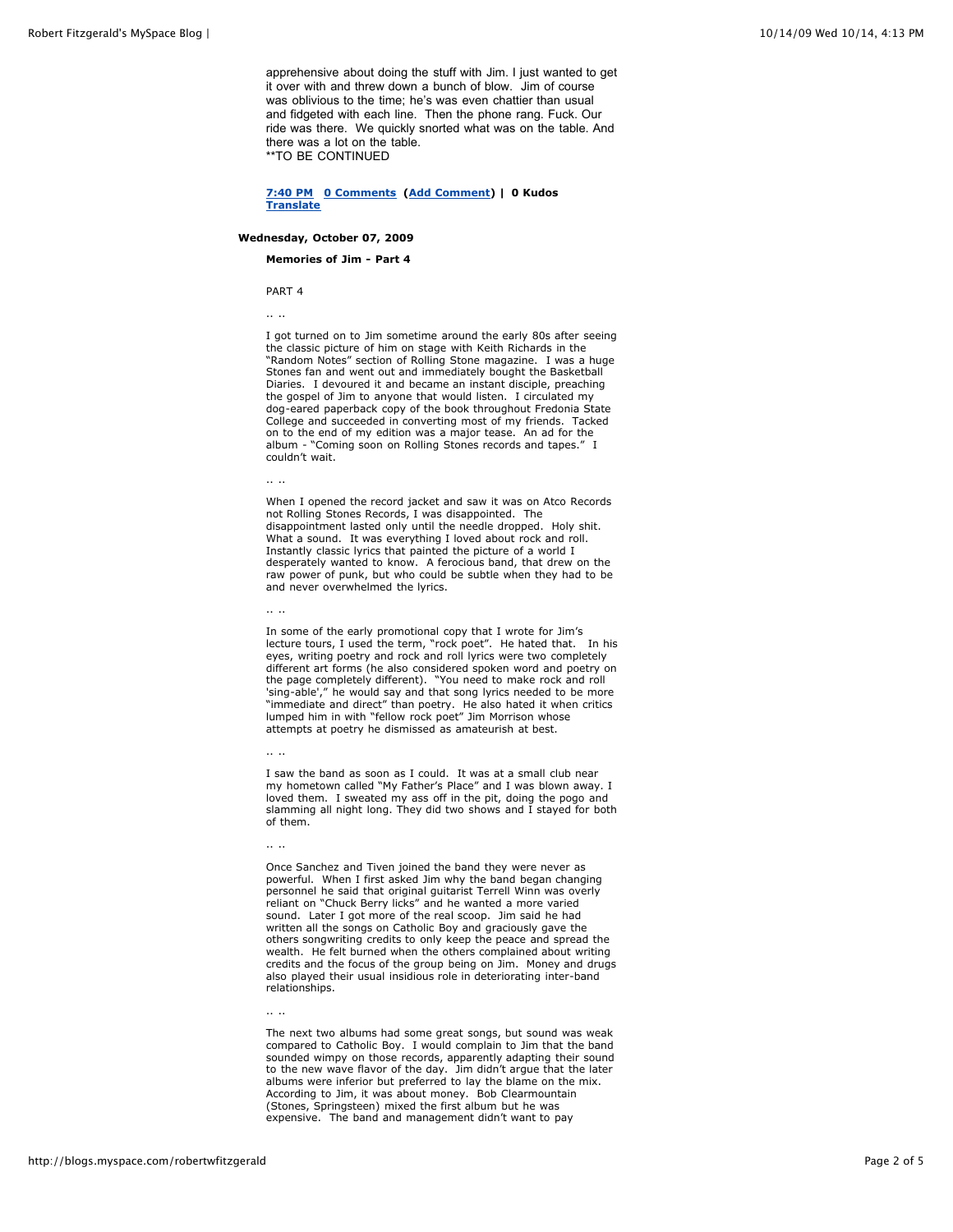Clearmountain his asking price. Jim always regretted it, "We should have paid him."

.. ..

One of the great songs on the last two albums was "Love Crimes". We were backstage at Lehigh University as Jim was downing his pre-show ritual, a single margarita without salt, when that song came up in conversation. (BTW the Ivan in the song is NOT former Patti Smith Group member Ivan Kral.) In the staircase on the way down to the auditorium we started singing, "Hollywood looks good at night. The TVs get fine reception…" then upon reaching the climactic line we shouted, "just make sure that your underwear is CLEAN!" There were a couple of frat guys at the bottom of the stairs eye-balling us and we just laughed our asses off. What a blast. Unfortunately, it was the last time I would ever see him.

.. ..

The night he died I went out and bought a bottle of tequila, came home, cracked it open, and poured a strong one. I put on "Love Crimes" and cranked it all night long.

### **[1:15 AM](http://blogs.myspace.com/index.cfm?fuseaction=blog.view&friendId=393760502&blogId=513291342) [0 Comments](http://blogs.myspace.com/index.cfm?fuseaction=blog.view&friendId=393760502&blogId=513291342) ([Add Comment](http://blogs.myspace.com/robertwfitzgerald#)) | 0 Kudos [Translate](javascript:showLanguageOptions(513291342);)**

### **Wednesday, September 30, 2009**

#### **Memories of Jim - Part 2**

PART 2

.. ..

A couple of weeks later I had my first one on one meeting with JC. We met for breakfast at a diner on the UES. I remember trying so hard to be cool but in reality I was more nervous than a kid on his first date. When Jim arrived he was warm, friendly and the vibe was really comfortable.

.. ..

We talked a lot about the options for The Basketball Diaries movie. Every couple of years some studio would pay him big bucks for the rights and never make the film. He was fine with that. Originally, brat-packer Anthony Michael Hall was set to play Jim. Jim hated the idea but conceded, "The kid could really play ball". After that fell apart, next in line was Jim's buddy Matt Dillon. Jim was disappointed that after years of script issues and other problems, Dillon had grown to old to play the role.

.. ..

Years later, Jim was flattered and enthusiastic about the choice of Leonardo DiCaprio – except for one thing. He couldn't play ball at all. It took weeks of training to even him get to the awkward skills displayed in the film. He HATED the fact that Mark Wahlberg was cast, "I don't want fucking Marky Mark in my movie." He was so angered that prior to shooting, he lobbied to have Wahlberg removed. Once filming began Jim and Mark hit it off. He recognized Wahlberg's talent and appreciated his work.

.. ..

Having played ball myself, I got up the nerve to ask Jim if he'd like to shoot some hoop some time. I could immediately tell the answer was no. He said he had recently playing in an "artists and writers" game with Paul Simon and others. He said that Simon and crew were such a bunch of hackers that, "they took the artistry out of the game." I don't think he ever played again.

.. ..

It was the first of many remarkably funny, rambling, circuitous conversations with Jim. He ordered rice pudding. It was served with a huge mound of whipped cream on top. He devoured it. I muddled through my bagel and like the kid who scores on that first date, walked out with a huge, stupid grin.

**[2:31 AM](http://blogs.myspace.com/index.cfm?fuseaction=blog.view&friendId=393760502&blogId=512346602) [0 Comments](http://blogs.myspace.com/index.cfm?fuseaction=blog.view&friendId=393760502&blogId=512346602) ([Add Comment](http://blogs.myspace.com/robertwfitzgerald#)) | 0 Kudos [Translate](javascript:showLanguageOptions(512346602);)**

**Wednesday, September 30, 2009** 

**Memories of Jim - Part 3**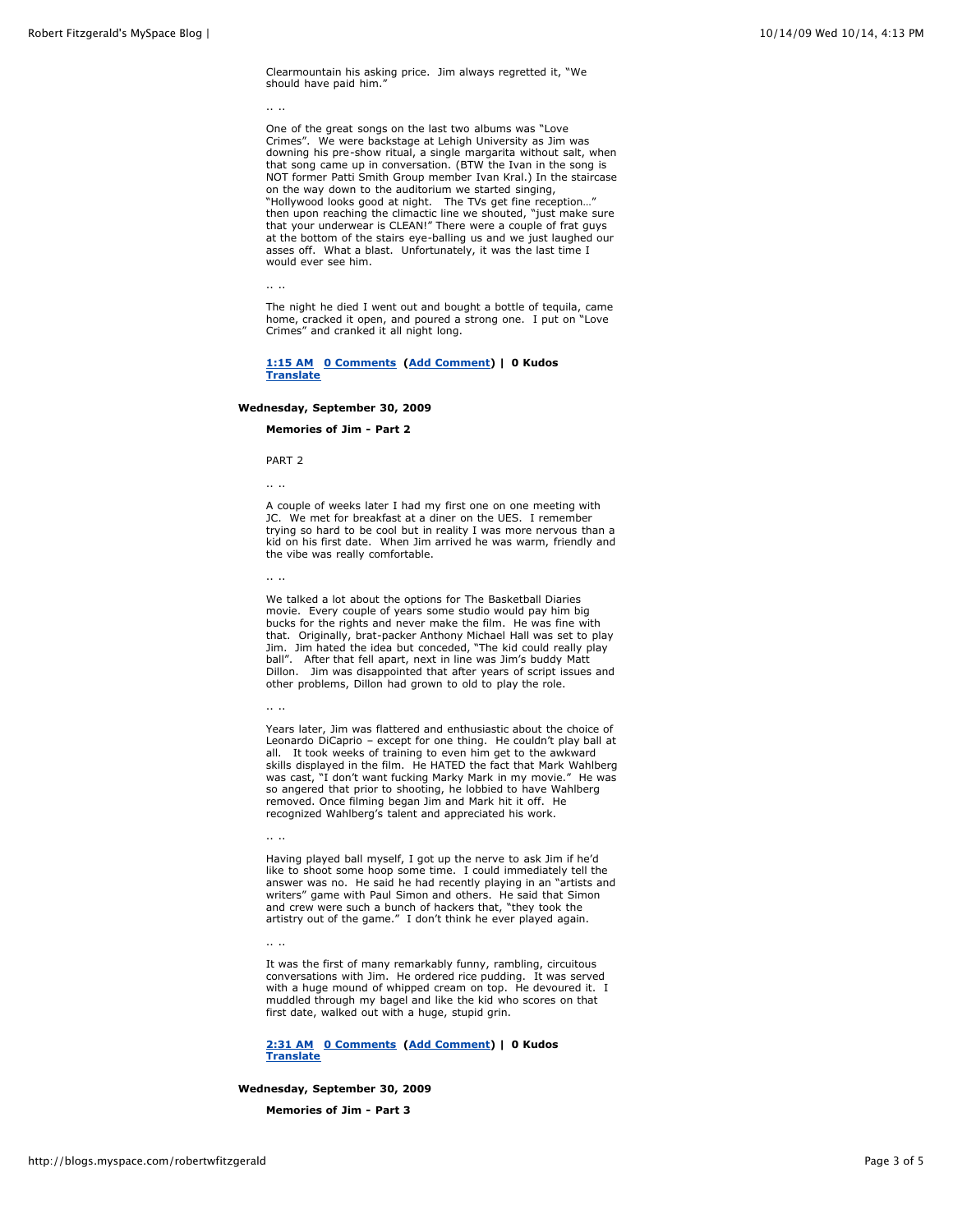## PART 3

#### .. ..

*NOTE: This begins my road stories. No particular order. I'm not going to write about anything said or done in confidence. I'm sure Jim doesn't mind me naming the names I name it this story. In fact, he's probably getting a chuckle out of it.....*

.. ..

Pre-Basketball Diaries movie, Jim was not an easy sell at universities. It had been a while since his last book or album, and the kids wanted what was hot. I also represented Henry Rollins, and it bugged Jim that Henry got more bookings and commanded a higher price tag. Sure there were times I would come across a doctoral candidate writing a thesis on Jim and ridiculously overcharge them, but for the most part I needed to put my sales and marketing skills in overdrive if we were going to get gigs.

#### .. ..

I put together a package tour that featured Jim headlining with Professor Griff and Don Bajema as the openers. Griff was a member of the legendary rap group, Public Enemy. He was their "Minister of Information" and led their security force the S1Ws. At the height of their popularity, he was kicked out of PE for making anti-Semitic remarks to reporters. This was huge news at the time and in the lecture business controversy = sales. He publicly apologized many times for the remarks and the interview tape clearly shows the comments were taken out of context. I liked Griff and believed he was sincere. His spoken word shows were uneven but his presence broadened the appeal of the package. Jim didn't think much of his work, but liked him personally and appreciated the "edge" he brought to the bill.

### .. ..

Don Bajema is a tremendously gifted writer, actor and spoken word artist. He wrote two incredible books "Boy in the Air" and "Reach" that were published on Rollins' 2.13.61 imprint. (Get them. They are on amazon for \$2 or something. I will reimburse you if you are not satisfied) I caught Don blow Rollins away when opening for him at Irving Plaza and signed him immediately. A lot of acts were reluctant to have Don open for them because he was so talented and intense, but Jim respected him and never feared competition from anyone on the spoken word stage.

.. ..

.. ..

I booked the show at my alma mater, Fredonia State College and there was no way I was going to miss it. Sixty miles southwest of Buffalo, the weather was as horrible as I remembered. Of course, we were hit with a blinding snowstorm but somehow we all made it to the gig on time. It was a great show and I was proud to have been responsible for bringing it there.

After the gig, Griff split with some of the leaders of the local Black Student Union and Jim, Don and I went to a late dinner at Perkins' Pancake House. The dinner conversation was an interminable drag. Jim and Don were going on and on about Burroughs, about the writing craft, and why they were both better than Henry Rollins. Being the non-performer and the agent I dutifully pretended to listen and care. In the car, they kept going. In the lobby, the kept going. Finally in the hotel elevator, I got the balls to liven things up. Out of nowhere I blurted, " So Jim, none of that 'nothing is true' bullshit, who famous have you REALLY fucked?" He wasn't taken aback at all and answered willingly.

.. ..

"Well, there was Shelly Duvall….I fucked Jane Fonda at the Chelsea Hotel back when she was married to Gore Vidal…and of course there was Nureyev." At that very instant the elevator doors opened to Jim's floor, he confirmed the morning pick-up to the airport and nonchalantly strode to his room. Like it was a sitcom, the instant the elevator doors closed Don and I turned to each other and simultaneously gasped "NUREYEV??"

**[2:28 AM](http://blogs.myspace.com/index.cfm?fuseaction=blog.view&friendId=393760502&blogId=512346522) [0 Comments](http://blogs.myspace.com/index.cfm?fuseaction=blog.view&friendId=393760502&blogId=512346522) ([Add Comment](http://blogs.myspace.com/robertwfitzgerald#)) | 0 Kudos [Translate](javascript:showLanguageOptions(512346522);)**

### **Tuesday, September 29, 2009**

**All My Catholic Best (Blessed) - My Memories of Jim Carroll**